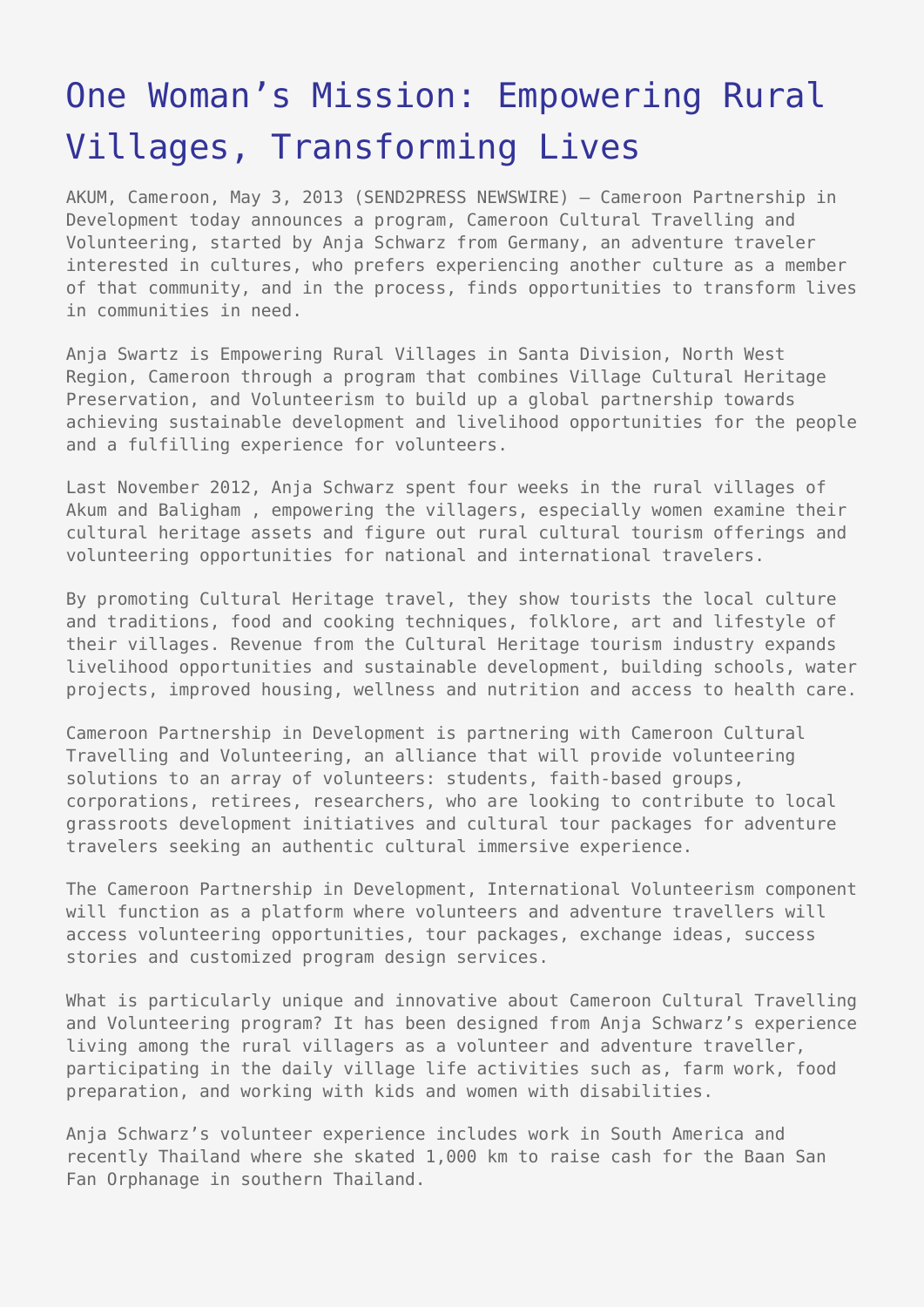

Send2Press® Newswire

"We thought of the 14 children at the orphanage and the need to expand to accommodate 40 children and that is how the skate challenge was born."

"I think we wanted to give something back to Thailand for being such a great host country to us," explained Anja.

"I want to tell you about my amazing travel experiences living in the North West Region of Cameroon. Whether you are a traveler just passing by or a long time volunteer, you are welcome to visit us here in Baligham or Akum every time!" said Anja (http://cameroonnorthwestculturaltourism.wordpress.com).

"My mission is to support these large number of individual and development associations together with CPID ( cameroonpartnershipindevelopment.org ) to build up a global partnership towards achieving sustainable development in order to improve their livelihoods for their families and to contribute positively to the economic and political situation in the country," adds Anja.

"We are empowered and hopeful, as a result of Anja's trip," remarks Henrietta Galabe who is coordinating rural village homestays in Akum and Baligham villages for volunteers and adventure travellers.

"The various villages are looking to start or enhance their unique cultural assets: Folk Art and Crafts, Music, traditional cuisine, festivals," adds Henrietta.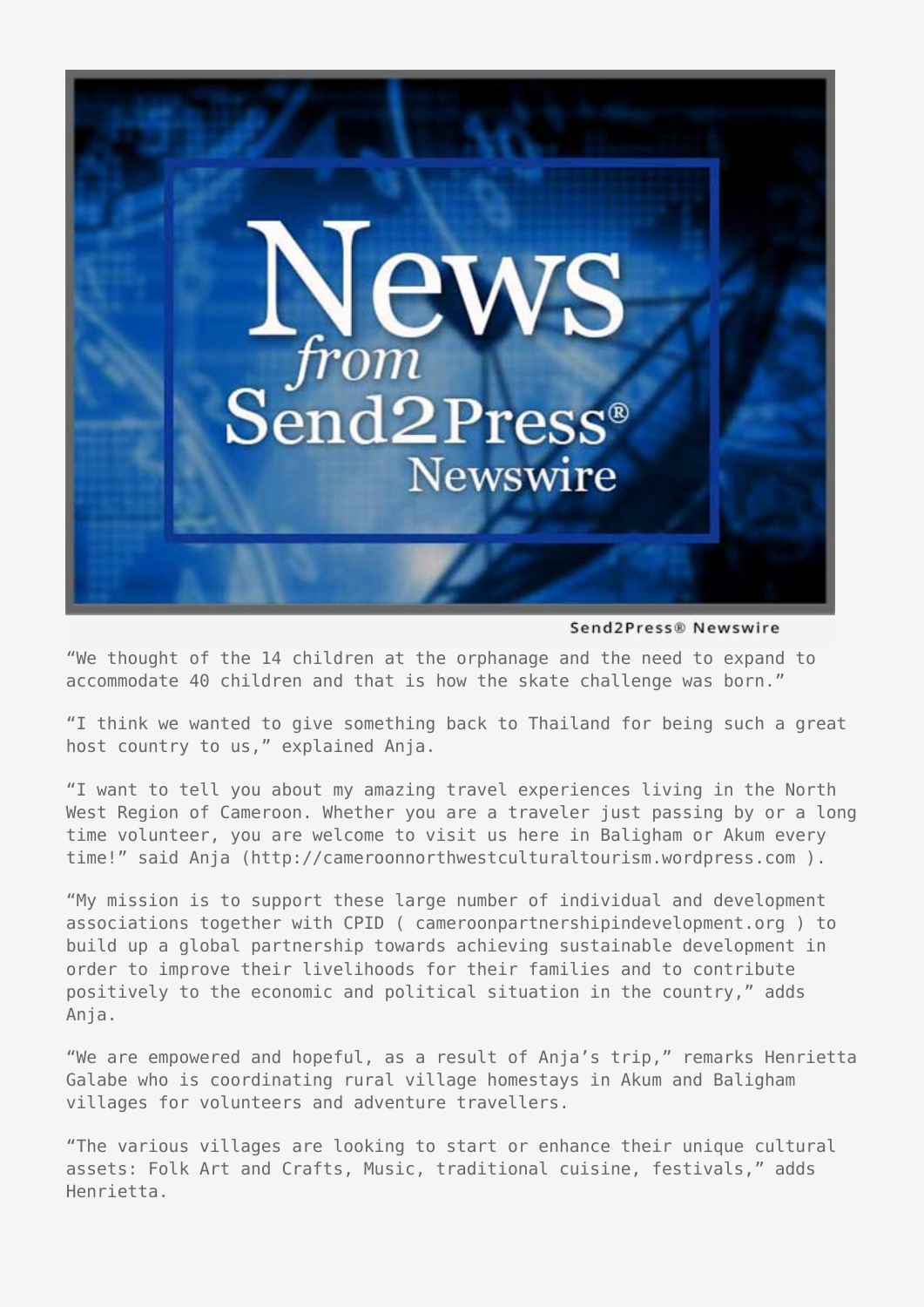## **About Cameroon Partnership in Development:**

The purpose of Cameroon Partnership in Development (CPID) is to act as an umbrella of support for the large number of development associations and individuals in Cameroon, and inspire them to be involved in an informed, coordinated and effective way of service delivery, project development, and building partnership links in Cameroon and globally through skills training workshops, seminars, conferences and innovative forums that build their capacity to be better global partners in Sustainable Development

Our mission is to foster mutually beneficial links between Cameroon and globally, and encourage the development of sustainable projects in Cameroon to strengthen their livelihoods so that they can better provide for their families and country. More information:

http://www.cameroonpartnershipindevelopment.org/ .



News issued by: Cameroon Partnership in Development

Send2Press® Newswire

Original Image: https://www.send2press.com/wire/images/13-0503-cpid-1\_72dpi.jpg

## # # #

Original Story ID: 2013-05-0503-003 (8703) :: One-Womans-Mission-Empowering-Rural-Villages-Transforming-Lives\_2013-05-0503-003

Original Keywords: International Volunteerism, Cameroon Partnership in Development, CPID, Anja Swartz, Cultural Heritage travel, Henrietta Galabe Cameroon Partnership in Development Akum Cameroonn AKUM, Cameroon

Alternate Headline: Cameroon Partnership in Development today announces a program, Cameroon Cultural Travelling and Volunteering

**NEWS ARCHIVE NOTE:** this archival news content, issued by the news source via Send2Press Newswire, was originally located in the Send2Press® 2004-2015 2.0 news platform and has